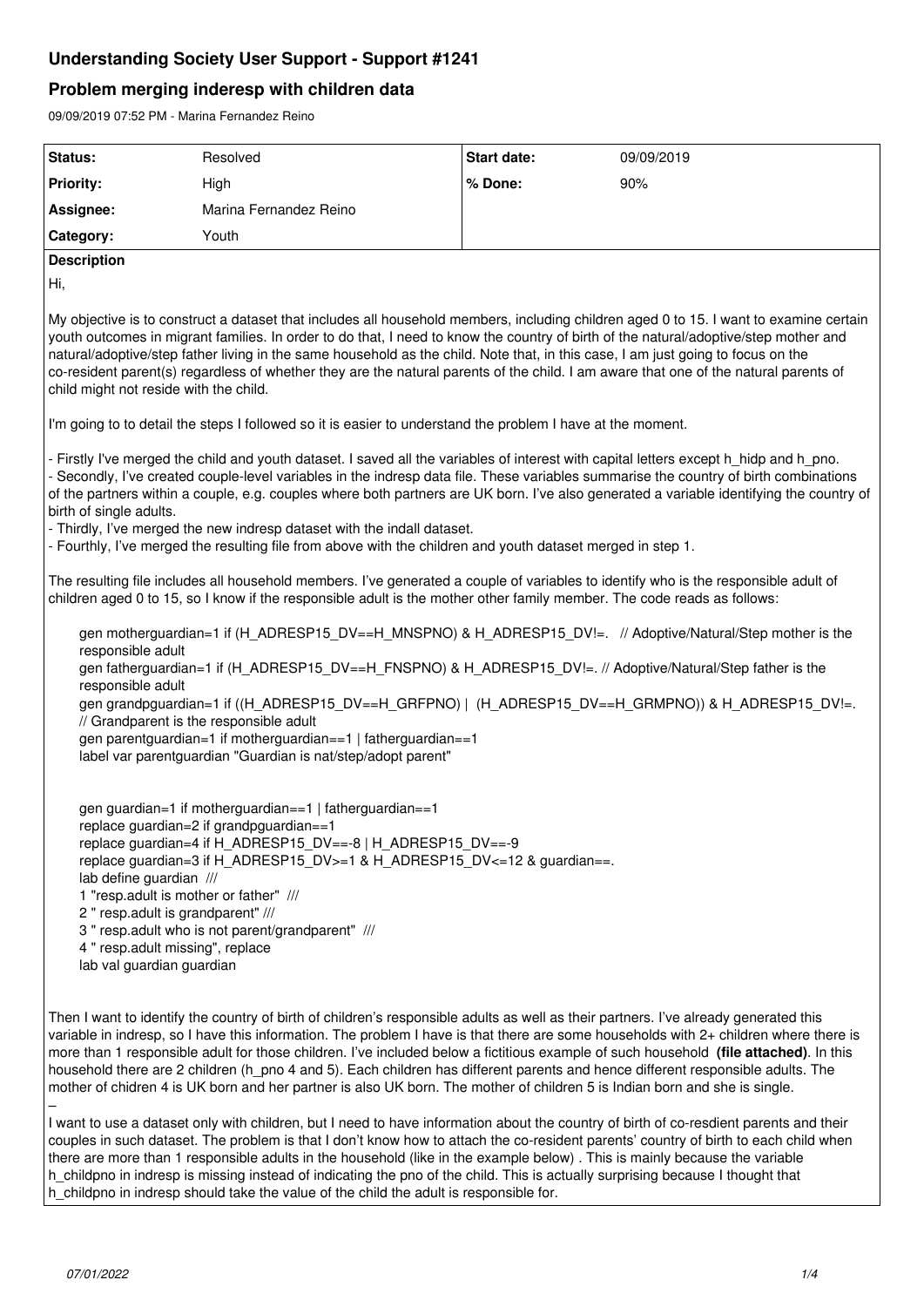## **History**

## **#1 - 09/10/2019 06:57 PM - Gundi Knies**

*- Assignee changed from Gundi Knies to Marina Fernandez Reino*

- *% Done changed from 0 to 50*
- *Private changed from Yes to No*

#### Hi Marina,

this is quite a complex data merge and, in general, I think it is best (as in: least error prone) to keep the different data components separate for as long as possible.

I would recommend to first get a file that contains all pidp's country of birth (COB). Also create look-up files between pidp and the pidp of significant others of interest (biological mother, biological father, spouse/partner). Attach the significant others' COB (and any other info you are interested in) to each look-up file. Then merge it all together so the info refers to each pidps' biological mother / biological father. Only then merge it all with the child or youth data.

So, in a little more detail:

- 1. Get your pidp-COB lookup from the XWAVEDAT file (or the bw\_indresp or w\_indresp data files).
- 2. Pointers to significant others such as the biological parent (\*mnpid and \*fnpid) are routinely provided in the indall data files. Create a long format data file that contains all pidp mnpid wave. Drop cases where mnpid equals -8 - no biological mother in household. Keep one observation per pidp (note that there will be some pidp who have more than one biological mother - obviously an error - that you need to correct). This is the pidp-biological mother lookup to which you can attach additional info about the mother. At this stage, there are only two variables: pidp mnpid.
- 3. To attach the mother's COB, temporarily rename mnpid to pidp (requires renaming pidp to something else first). Merge in the country of birth using pidp-COB lookup created in step 1. Keep only those with merge==3. When all required information about the mother has been added, undo the pidp and mnpid renames so pidp refers to the respondent and mnpid to their biological mother. Give the data relating to the mother a meaningful prefix. Save the data.
- 4. Repeat steps 2-3 for biological fathers.
- 5. To create the pidp-partner lookup work wave by wave first because the identity of the partner may change over time (for valid reasons!). Use pidp and \*ppid provided in the indall files. Drop cases where \*ppid =-8 (no co-resident spouse or partner). Temporarily rename \*ppid to pidp. Merge in the current partner's COB using the file pidp-COB lookup created in step 1. Kepp all cases in the pidp-partner lookup only. Undo the pidp and \*ppid renames and give variables a meaningful prefix. Generate a wave identifier and remove wave prefixes. Save wave specific file and append to a long format. Then re-shape into wide format. The resulting data set is at the pidp level and has 1+ number of waves\*2 variables: pidp ppid1 ppid2 .. ppid26 pp\_cob1 pp\_cob2 .. pp\_cob26.
- 6. To attach the biological mothers's partners and their COB to the pidp-biological mother lookup file, rename pidp to mnpid. Merge with the data created in step 3. Drop cases who are only present in the pidp-partner lookup. Save.
- 7. To attach the biological father's partners and their COB to the pidp-biological father lookup file, rename pidp to fnpid. Merge with the data created in step 4. Drop cases who are only present in the pidp-partner lookup. Save.

Now you have a biological father file and a biological mother file at pidp-level and you can merge it to your youth data file using pidp.

Hope this helps! **Gundi** 

### **#2 - 09/12/2019 11:21 AM - Marina Fernandez Reino**

Thanks for your detailed explanation, Gundi

## **#3 - 09/12/2019 05:20 PM - Marina Fernandez Reino**

Hi Gundi,

I just wanted to make sure I am doing this OK. These are the steps I've followed:

*Get your pidp-COB lookup from the XWAVEDAT file (or the bw\_indresp or w\_indresp data files). Pointers to significant others such as the biological parent (\*mnpid and \*fnpid) are routinely provided in the indall data files. Create a long format data file that contains all pidp mnpid wave.*

I've created a new data file which is the merged of the following files: xwavedat, indall and indresp. This file contains information of the responding and non-responding household members. I kept the variables pidp mnspid fnspid and a country of birth variable that I generated. Each row corresponds to one person, there are no duplicates. This file is saved as "pidpcob.dta"

*Drop cases where mnpid equals -8 - no biological mother in household.* I created another data file where I only kept pidp mnspid and the country of birth variable. I dropped all individuals who are not living with their mother in the same household (drop if mnspid==-8). I saved this file as "pidp\_mnspid.dta".

drop if h\_mnspid==-8 rename pidp pidp\_orig rename indh\_mnspid pidp save "mnspid.dta", replace

*Keep one observation per pidp (note that there will be some pidp who have more than one biological mother - obviously an error - that you need to*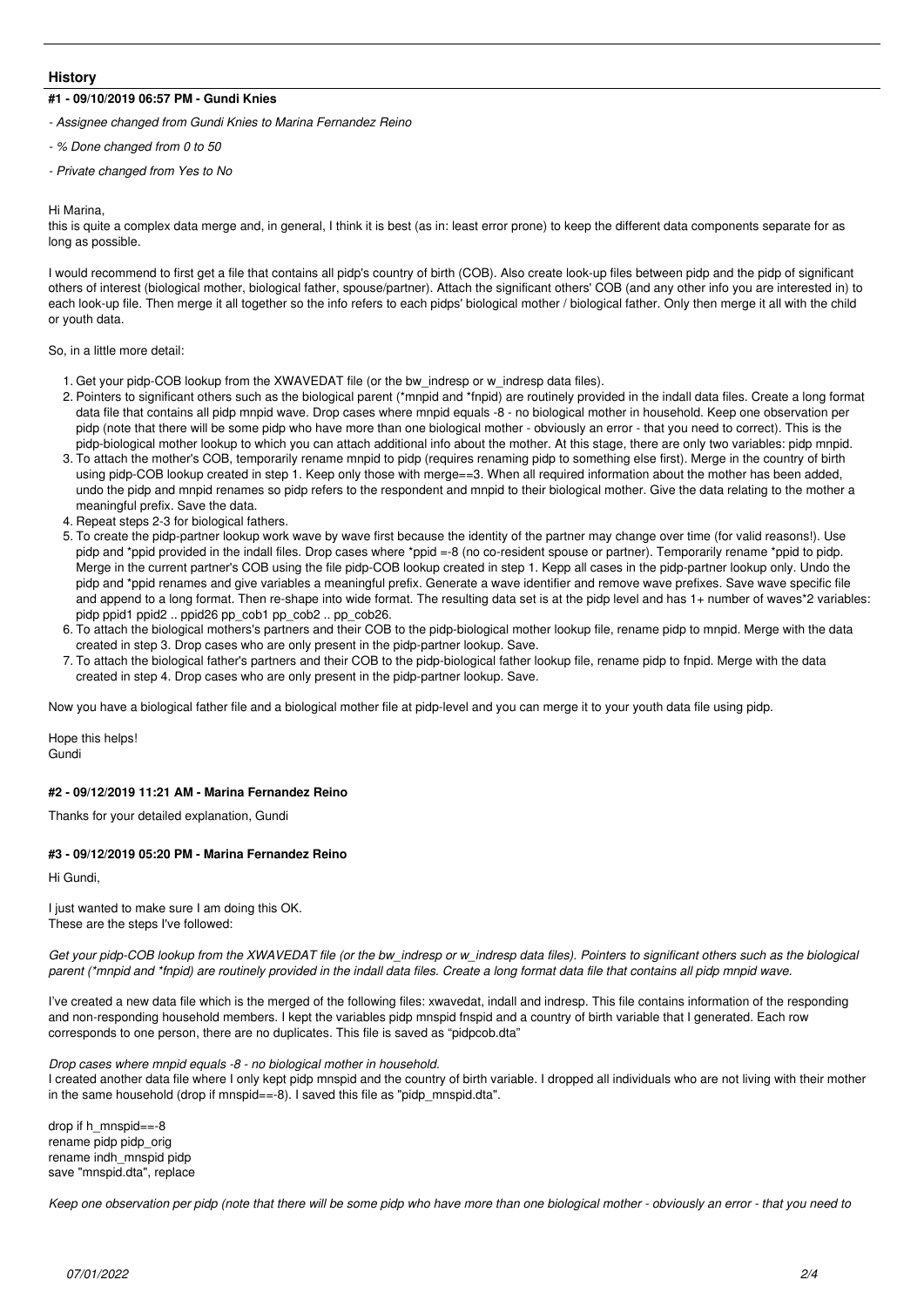*correct). This is the pidp-biological mother lookup to which you can attach additional info about the mother. At this stage, there are only two variables: pidp mnpid. To attach the mother's COB, temporarily rename mnpid to pidp (requires renaming pidp to something else first).*

I don't see any duplicates. (I run duplicates report pidp)

Using the file "pidp\_mnspid.dta", I rename the pidp identifier to pidp\_original and I rename mnspid to pidp. I saved this data.

*Merge in the country of birth using pidp-COB lookup created in step 1. Keep only those with merge==3. When all required information about the mother has been added, undo the pidp and mnpid renames so pidp refers to the respondent and mnpid to their biological mother. Give the data relating to the mother a meaningful prefix. Save the data.*

use "pidp\_mnspid.dta", replace merge m:1 pidp using "pidpcob.dta" // Matched: 19,009 (mothers). rename pidp h\_mnspid rename pidp\_orig pidp rename cob\_det cob\_detmnspid rename cob cobmnspid keep if \_merge==3

Am I proceeding correctly? Thanks for your help

## **#4 - 09/13/2019 10:07 AM - Gundi Knies**

Hi Marina,

I am afraid something has gone wrong in your data merge as there really are respondents who have a different mother in different waves.

Here is how you can see it (following the procedure I suggested for spouses - step 5):

```
// Lookup file to mnspids
foreach x in a b c d e f g h \{use pidp `x'_mnspid using ${ukhls}/`x'_indall if `x'_mnspid!=-8, clear
gen wave=strpos("abcdefgh","`x'")
rename `x' * *
save ${mydat}/pidp_mnspid_lookup_`x', replace
}
use ${mydat}/pidp_mnspid_lookup_a, clear
foreach x in b c d e f g h {
append using ${mydat}/pidp_mnspid_lookup_`x'
}
// Are there pidp who have different mnspids across time?
bys pidp (wave): gen index=_n
```

```
xtset pidp index
gen dif_mns_pidp=D.mnspid
fre dif_mns_pidp
bys pidp: egen mns_anydif=sum(dif_mns_pidp!=0 & dif_mns_pidp!=.)
lab var mns_anydif "Any change in mnspid over time?"
lab def mns_anydif 0"no", replace
lab val mns_anydif mns_anydif
fre mns_anydif
```
// Yes! And here is what the histories look like: list pidp index wave mnspid dif mns\_anydif if mns\_anydif >0, sepby(pidp) noobs

// Save the PIDP-MNSPID-Lookup (long) to add the mothers' COB info to it. drop index dif\_mns\_pidp save \${mydat}/pidp\_mnspid\_lookup, replace

(add mothers' info). At some stage you want to re-shape this data to a wide format to merge with the youth file:

// Re-shape so there is just one row per PIDP xtset pidp wave reshape wide mnspid, i(pidp) j(wave) describe // PIDP- with mnspid for each wave (and any other info about mothers such as .... mns\_cob1 etc.) save \${mydat}/pidp\_mnspid\_lookup\_wide, replace

Hope this helps, Gundi

### **#5 - 09/13/2019 05:19 PM - Marina Fernandez Reino**

Thanks, Gundi. I think the confusion is because you thought I was using all waves, but I am only using the last wave. Marina